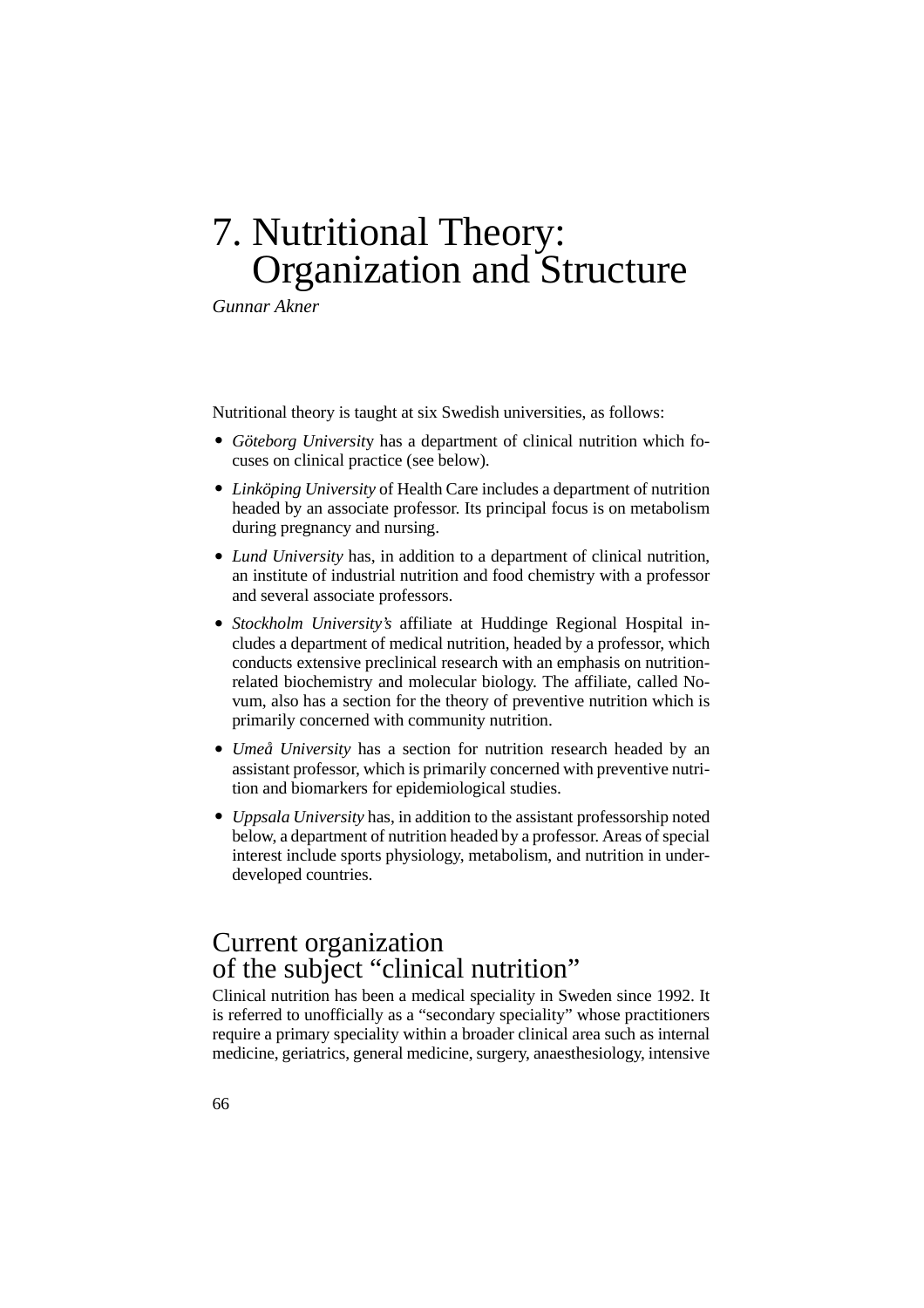care, clinical chemistry, paediatrics, etc. A guide to special training in clinical nutrition ("Utbildningsbok") was published in 1999 and can be ordered from the Swedish Medical Society, or downloaded from the Internet web site, *www.sls.se.*

Only the universities of Göteborg and Lund have special departments for clinical nutrition. At Göteborg there is a position for a professor/chief physician and for several associate professors, including one chief physician; altogether there are places for three physicians. At Lund there are 1.5 positions for physicians, including one chief physician; there are no university positions. In Malmö, there is a position for an associate professor/chief physician specializing in geriatric nutrition at the Geriatric Development Centre of Malmö General Hospital. In Uppsala there is a chief physician/assistant professor in clinical nutrition associated with the metabolism unit at the geriatric clinic of Samariterhemmet Hospital. In Stockholm there is a nutrition unit at the geriatric clinic of the north-west health-care district. There are no clinical units of any kind in Linköping and Umeå.

In Sweden as a whole, there are some five positions for physicians in clinical nutrition and nine medical specialists in clinical nutrition. In addition, there are a number of physicians with various other specialities who are also involved in research and development within the area of clinical nutrition. For the past thirty years, they have been at the leading edge of basic and clinical research on nutrition. Their research has thus far concentrated primarily on the area of surgery, where clinical applications have improved the results of surgical procedures.

The small number of positions for physicians and the lack of hospital beds of one's own contrast sharply with the extent of nutritional problems in health care (see Part II, Chapter 3: "Incidence of Malnutrition"). As a result, nutrition clinics have developed ad hoc, leading to division into nutrition teams, dysphagia teams, PEG teams, dietician units, diet sections, etc. The consequence has been that, for the most part, there are no entities which can provide second opinions in cases of severe nutritional problems, or assume responsibility for research and development in the area of clinical nutrition.

Interest in nutritional issues has increased in recent years, which is reflected in the diversity of educational activities within various parts of the health-care system. However, due to the present organizational structure described above, the effects of various personnel-training initiatives are often transitory. Theoretical knowledge is a necessary, but not sufficient, precondition for positive effects. There also has to be a clinical structure within which such knowledge can be applied.